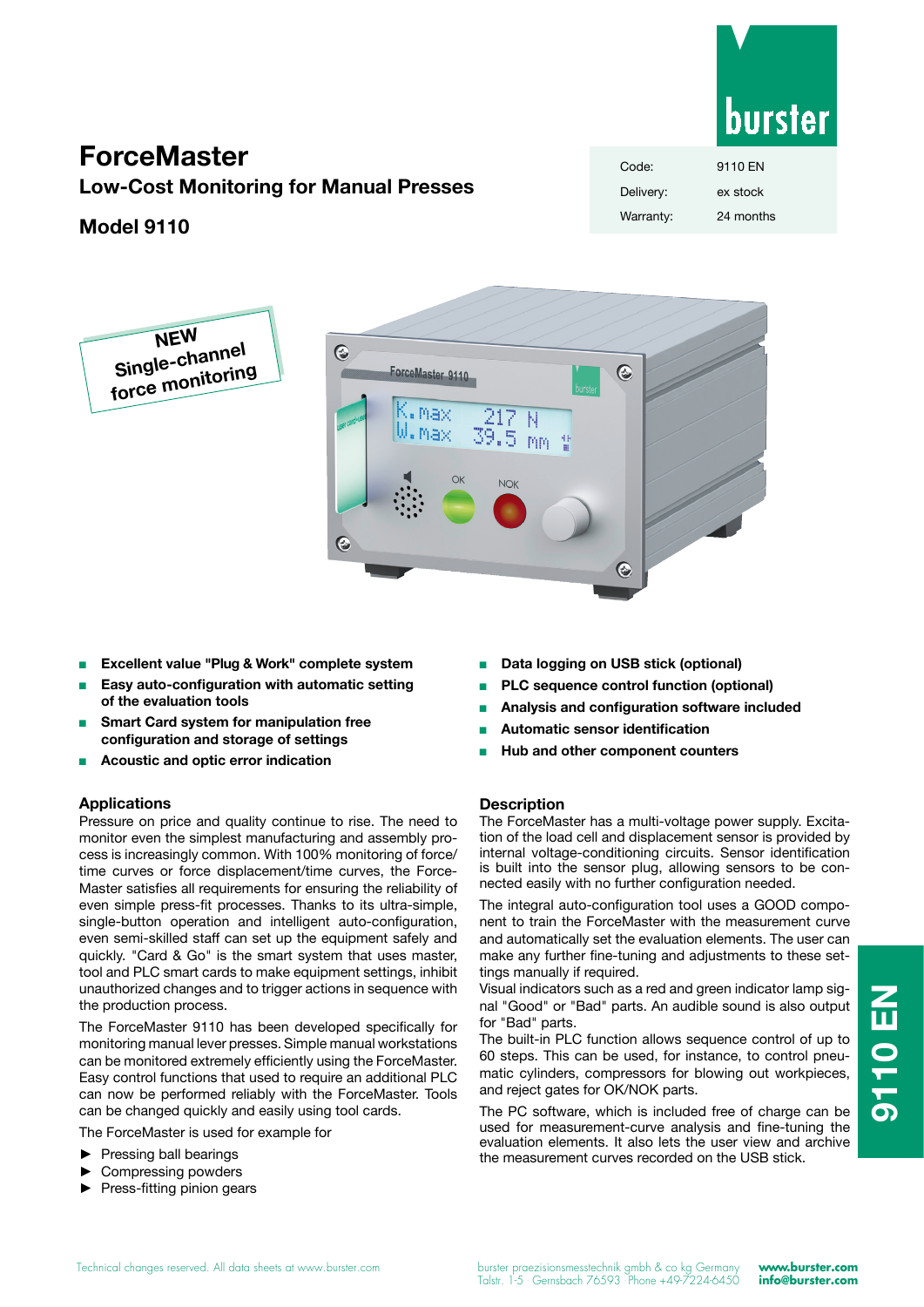

#### **Automatic sensor identification**

The connected sensors are automatically detected by a special plug, so there is no need to configure each of the measurement channels. Faulty sensors or different measurement ranges can be changed in an instant, with no risk of mixing up sensors!

#### **Auto-configuration**

The auto-configuration function is an outstanding feature of the ForceMaster 9110.

This tool automatically predefines the start condition and position of the evaluation elements.

The basis for these settings is a GOOD production process in autoconfiguration mode. The first stage in this process is to tare the force channel. This is necessary because the ForceMaster 9110 can only measure unipolar forces. Taring corrects any offset voltages and drift in the load cells. Then the ForceMaster 9110 waits for an upward movement of the press. Once the force exceeds a configurable force threshold, measurement recording begins.

If nothing else changes, the ForceMaster waits for a downward movement of the press. The teach-in training process is stopped once measurements pass below the start point. Then the measurements are analyzed and the configuration settings are made. Afterwards, in a second step, the user can choose whether to use force displacement limits (horizontal limits) or 2 gates (vertical limits) for the evaluation. There is also the option to monitor the **1** feed-in area for a maximum force. Another option is to enable monitoring of the <sup>3</sup> block force. As part of the block-force monitoring function, the user can also enable monitoring of the end deformation.

In addition, changes can be made to the internally calculated values and limits manually.



#### **Main evaluation types**

- ► Force displacement limits
- Gates (vertical force displacement)

The user can also enable:

- ► Feed-in force monitoring
- ► Block-force monitoring
- End-deformation monitoring
- ► Force alarm 1
- ► Force alarm 2

## **Description of evaluation types**

**Feed-in area** 1



Within this area, the measurement process can be monitored for exceeding a maximum force (upper feed-in limit). Good parts are not allowed to exceed this limit.

The feed-in area is always disabled after the teach-in measurement process.

It must be enabled manually.

#### **Gates (vertical limits)** 2



With force-displacement limits, the force in this area must always exceed a minimum force (lower force limit). The force must then not drop below this limit again over the entire area. For good parts, the force must also not exceed a second force limit, the "upper force limit".

In the measuring range, the horizontal force-displacement limits are replaced by vertical force-displacement limits. 5 gates are active. Each are defined by a displacement position and an upper and lower force. The measurement curve must pass through the gate between these two forces. The gates do not have to be placed in a specific order. Evaluation is not performed until the last gate has been passed in the displacement direction.

#### **Block area** 3



This area is usually where the end of the measurement lies, which a good part must always reach. The force limits "lower block limit" (which must be exceeded) and "upper block limit" (which the force must not drop below) are used to monitor the block force. The measurement curve must end in this

area. The curve must not go beyond the displacement point defining the block end (NOK). The measurement curve is allowed to have already exceeded the "lower block limit" when it enters this area. It is not allowed, however, to drop below the "lower block limit" again in this area.

The block area is always disabled after the teach-in measurement process. It must be enabled manually.

#### **Force alarms**



In addition to the evaluation areas  $\bigcirc$  -  $\bigcirc$ force alarms 1 and 2 are always available. Force alarm 1 is used to monitor the load cell outside a started measurement. Since this is monitored over the displacement, this force monitoring is not enabled for the Y=f(t) function (no displacement measure-

ment).

Force alarm 2 is used for continuous monitoring of the load cell both outside and during a measurement.

CAUTION: The force alarms do not generate an NOK evaluation. They are simply used to set the "Alarm occurred" PLC output for information purposes. But only if sequence control is not enabled!

#### **End deformation**



This option is used for monitoring deformation of the workpiece around the maximum force. This is done by measuring the displacement when the force exceeds the "lower block limit".

The end deformation is obtained from the difference between the maximum displace-

ment during the measurement process and the deformation value saved when the force exceeded the "lower block limit". The calculation starts once the force has dropped below the "lower block limit" again during the return stroke.

End-deformation monitoring is always disabled after the teach-in measurement process. It must be enabled manually.

#### **Components**

Following counter options are accessible via the menu

- Parts OK ► Down-counter
- Parts NOK ► D-set (set value for down-counter)
- 
- ► Total parts ► T.stroke (total-stroke counter)
- **PLC sequence control function (optional)**

Control is based on the principle of a sequencer. A built-in electronic cam switch is provided for this purpose. The combination of these two forms of control provides a very powerful range of functions. In principle, one can visualize a cam as a displacement range, which is also linked to the direction of movement. This makes it possible to program certain actions that are active for as long as the press stays in this range.

A sequence is composed of a series of commands that are processed step by step. Each step contains a condition and an action. The controller waits at each step until the condition is met and then carries out the action. Only then it does move on to the next step. There are 8 inputs and 8 outputs available. Depending on the safety requirements and risk levels of the application, additional measures must be taken to achieve the necessary "safety level".

#### **Data logging on the USB stick**

Curve data can be saved on an USB stick for subsequent analysis and assessment. This is possible for a press-insertion operation that has a cycle time of  $\geq 1$  second.

#### **Display options**

The display can show the following options: live sensor values, actual value for force/displacement or time, live evaluation, parts counter or maximum sensor values.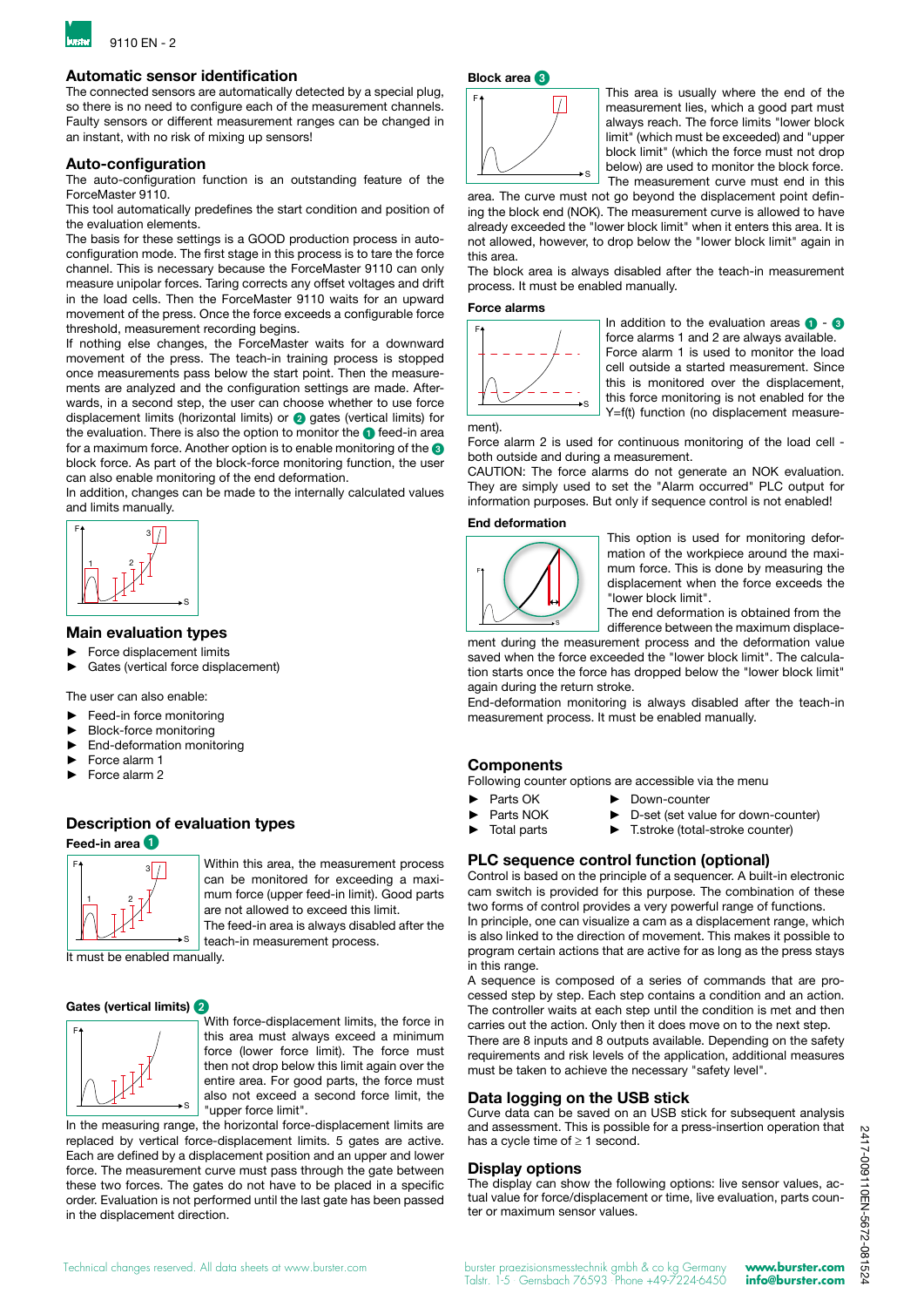#### **Special option force monitoring**

The force-time option is designed for straightforward force measurements requiring evaluation. For this application, just one load cell is connected to the ForceMaster 9110.

#### **Force thresholds**



Force thresholds can be used to monitor whether the force lies in a defined range. A green light indicates that the force lies in the specified range. A force that exceeds the upper force threshold triggers a visual and acoustic alarm. Evaluation takes place online during measurement.

#### **Limits**



In addition, 3 limits are available for defining various switching results. With hysteresis settings, a limit buffer and customizable switching behaviour, these switching results can be tailored to customers' requirements. There is also a facility to delete the limit via a digital input.

#### **Smart cards**

#### **Master card**

Only the master card allows access to the configuration menu. Without this card, the user is only permitted to view the general equipment data. It is also possible to specify in the configuration settings that faulty parts can only be confirmed with a master card.

#### **Tool card**

The tool card can be used to save and then reload a parts-specific program configuration (ForceMaster 9110 settings for measuring and evaluating a particular device under test).

This is useful, because different parts (depending on calibration quality) can then be measured on the same equipment or in future also on different ForceMaster 9110 units, without needing to perform an auto-configuration.

#### **PLC card**

A sequence-control program and the associated cam configuration can be stored on the PLC card and reloaded later.

#### **PC software**

The free of charge configuration and analysis software FMControl offers following possibilities:

► Device parametrization

- **Backup function**
- Setting of evaluation elements according to auto configuration
- Programming the sequence
- Analysis of measurement curve
- Data storage and archiving
- Management and creation of tool smart cards



### **Application**



**9110 EN**

**NED 0110**